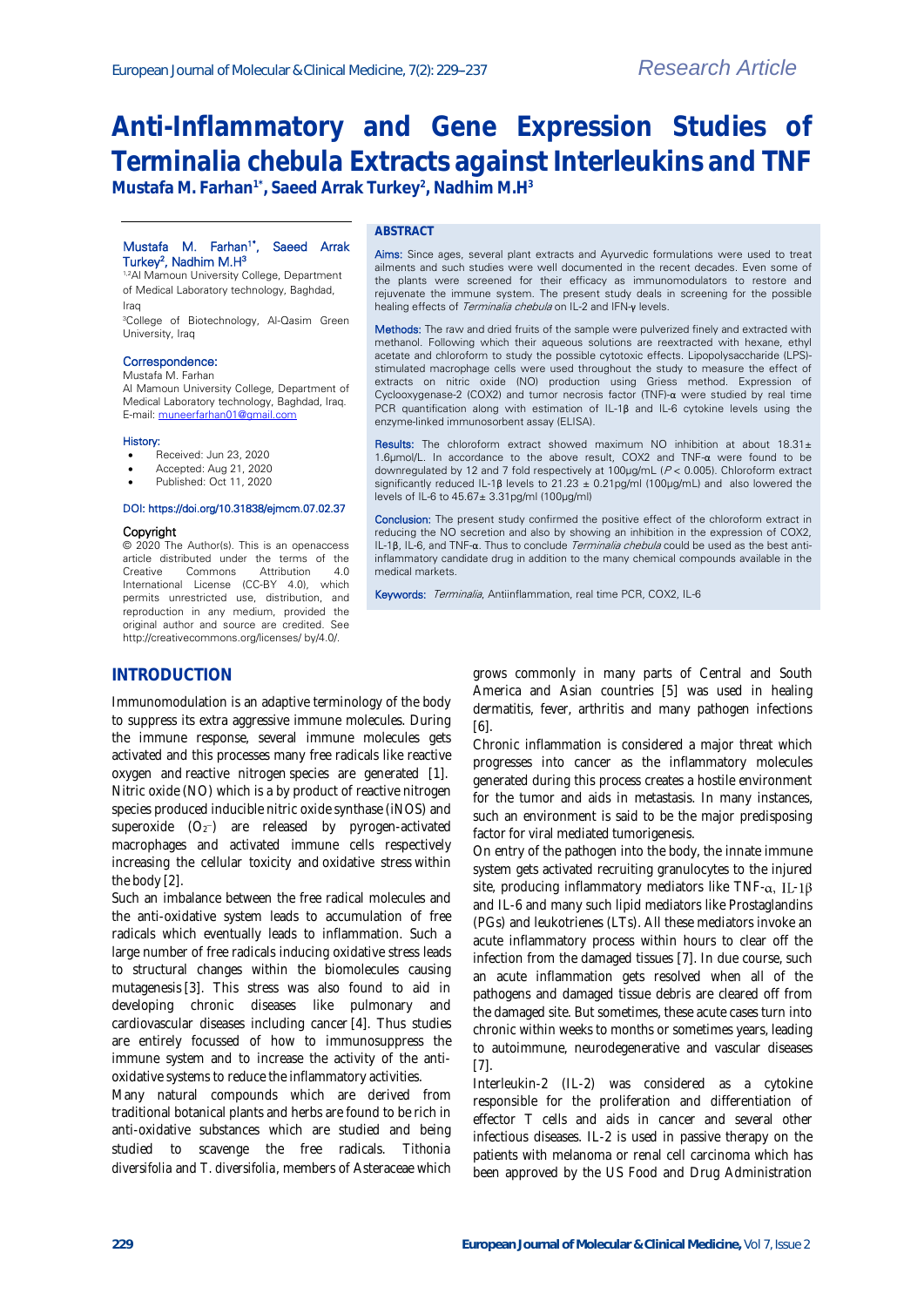[8]. IL-2 is the first line of defensive molecule which aids in treating autoimmunity and as such considered as potent therapeutic agent [9]. It is primarily produced by the induced T cells and dendritic cells (DCs) [10] but sometimes differential expression of IL-2 receptors also leads to selective IL-2-driven expansion of Tregs which increases the affinity for IL-2 receptor alpha which pairs with the IL-2 receptor beta [11]. Current studies confirmed that under expression of IL-2 will resolve the inflammation by attracting and expanding the immune regulatory cells [12].

COX2 is one of such inflammatory mediators which is seen to be over expressed during an immune response against the pathogens. Cyclooxygenase (COX), also known as prostaglandin (PG) H synthase, catalyses the first committed step in the synthesis of prostanoids, a large family of arachidonic acid metabolites comprising PGs, prostacyclin, and thromboxanes [13]. COX-2 is rapidly expressed in several cell types in response to growth factors, cytokines, and pro-inflammatory molecules and has emerged as the isoform primarily responsible for prostanoid production in acute and chronic inflammatory conditions [14]. COX-2 is also a molecule which metabolizes the accumulated PGE<sub>2</sub>.

This leads to up-regulation of several signaling pathways and down-regulation of apoptotic proteins which helps in physiological processes like proliferation, angiogenesis and metastasis [15]. When COX-2 is seen to get over expressed, inflammation increases within the body leading to reduction in apoptosis and metastasis which finally develops into cancer. COX-2 was said to create an immunosuppressive tumor environment where the pro-inflammatory eicosanoids, cytokines, chemokines and carcinoma cells all aids in forming an immunosuppressive environment. It also leads to down-regulation of  $TH_1$  cytokines like TNF $\alpha$ , IFN $\gamma$ , IL-2, IL-12, and also said to upregulate the  $TH_2$  cytokines like IL-4, IL-10 which are proven immunosuppressive agents [16].

Many traditional herbs were screened for their anti inflammatory nature. *Terminalia chebula* (*T. chebula*) was found to exhibit a vast number of medicinal properties owing to their phytoconstituents. Its fruit is said to possess vast number of health benefits and is used since ages for several and human ailments. *T. chebula* was also quoted extensively in Ayurveda, Unani and Homoeopathic literatures [17]. Its aqueous extract was found to contain anti-inflammatory properties inhibiting the inducible nitric oxide synthesis [18]. Even studies done so far, proved that the Chebulagic acid present within this fruits could suppress the onset and progression of arthritis within mice. *T. chebula* was also found to be a potent anti-inflammatory agent and is used in Freund's adjuvant [19].

Thus, this study was designed to study the effect of the fruit extracts as antiinflammtory agents. *T.chebula* was studied for their anti-oxidative stress-related immunomodulation properties. But none of the studies were focussed towards the inflammatory mediators like TNF and IL-6. The study was planned to screen the No inhibition, and expression of the inflammatory mediators like TNF-, IL-6, COX2 by real

time amplification and ELISA methods. LPS induced (J774.1A) macrophage cell lines were used in the study.

## **MATERIALS AND METHODS**

#### **Materials**

ELISA kits for IL1 $\beta$  and IL6 were purchased from Everone Biosciences. All the reagents used in the study were of molecular grade and were purchased from HiMedia Deionized water was produced in-house using a Milli-Q System from Millipore. All the primers were ordered from Sigma Aldrich. Murine macrophage cell line (J774.1A) was donated from Stellixir Ltd, Bangalore, and was cultured in Dulbecco's modified eagle medium (DMEM) containing 2mM L-glutamine, 100U penicillin/mL, 0.1mg streptomycin/mL, and 10% heat-inactivated FBS (HiMedia) and incubated in a humidified  $CO<sub>2</sub>$  incubator. The cells were maintained until confluence and were passaged until further use.

#### **Extract preparation**

Raw fruits and dried ripened fruits of *Terminalia chebula* were collected from the nearby farms, Bangalore. The samples each of 500gm were extracted with 1000mL methanol for 3 days using soxhlet extraction (45<sup>o</sup>C). The extract obtained was then concentrated in a rotary evaporator and lyophilized. About 5gm of this this extract was suspended in water and then partitioned with n-hexane, ethyl acetate and chloroform extracts. The extracts obtained were then concentrated in a rotary evaporator and the residues obtained were stored at -20 °C until further use. The yields obtained were 16.89, 18.21 and 19.26% (w/w) for n-hexane, ethyl acetate and chloroform extracts respectively. Each extract was then weighed and suspended in 5% sterile dimethyl sulfoxide (DMSO) to give a 20mg/mL solution.

## **Cell viability assay**

The effect of the obtained extracts on the viability of the cells were determined by 3-(4,5-dimethylthiazol-2-yl)-2,5 diphenyl-tetrazolium bromide (MTT) assay. About 7500- 9000 cells per well were incubated with  $1-200\mu g/mL$  of the extracts for 24hr at 37°C in a humidified CO2 incubator. All the tests were done in triplicates. Wells containing DMSO as the solvent was considered as negative control.  $10\mu L$  of MTT (5mg/mL) was added to all the wells and the plate was incubated for 4hr at 37°C. Following incubation, the plates were removed and added with lysis buffer (0.1N HCl in isopropanol) to dissolve the formazan produced from the treated cells. Absorbance was measured with a microplate reader (Genetix, Germany) at 570nm. Absorbance of the negative control wells was considered as 100% viability. The Results were expressed as percentages and was calculated using the following equation:  $[%width] = (OD_{sample} -$ OD<sub>Blank</sub>)/(OD<sub>control</sub>-OD<sub>Blank</sub>) \*100].

#### **Quantification of nitric oxide production**

Nitric oxide production was assayed according to the protocol prescribed by Najmeh Naseri *et al* (2018) [20]. In brief, the cell lines at a concentration of  $1\times10^{6}/100 \mu l$  were seeded into 96-well plates. The seeded cells were then treated with  $1 \mu L$  lipopolysaccharide (LPS, HiMedia;  $1 \mu g/ml$ )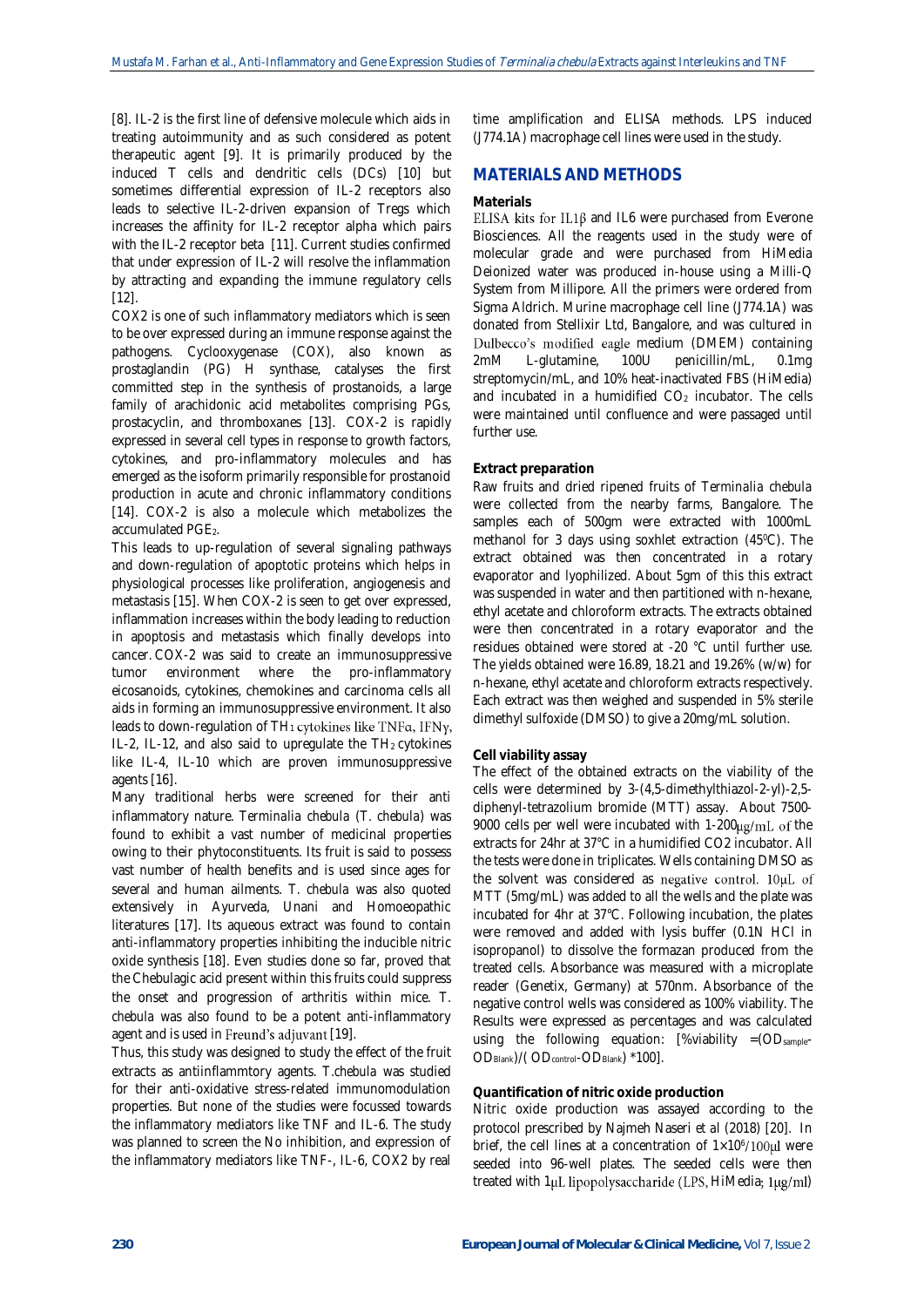and extracts at varying concentrations of 6.25-200µg/ml for 24hr. All the tests were done in triplicates and the cells treated with LPS and 0.1% DMSO were considered as positive control and negative control respectively. NGnitro-L-arginine-methyl ester (L-NAME, SIGMA; 1mM/mL) was used as an iNOS inhibitor in the study.

Following 24hr incubation, the supernatants were collected from the cultures and assayed for the production of NO with Griess reagent. The supernatant was incubated with the reagent for 15min at room temperature and the absorbance was read at 550nm in a plate reader (Genetix). The concentration of nitrate and the % of NO inhibition along with IC<sub>50</sub> was calculated by sodium nitrite standard curve. Positive control was considered 100%.

## **Cytokine assay**

The cytokines like IL1 $\beta$  and TNF $\alpha$  which would be released by the cell lines were measured using the ELISA kit (Everone Biosciences). The protocol was followed according to the manufacturers instructions. The supernatant of cells cultured (control and treatment) was spinned down at 8000rpm, 10min and stored at -20°C until further use. The cells without stimulation with LPS was used as negative control. The day before the assay, the 96well plate was impregnated with the capture antibody against the specific molecules. The samples were added in their respective wells and done in triplicates.

The plate was incubated for about 2hours and following washing with secondary antibody conjugated with HRP. H2O2-tetramethylbenzidine was sued as the substrate and after the incubation, the reaction was stopped using 2N H2SO<sup>4</sup> and the absorbance was read at 405nm in a plate reader (Genetix). The concentration of the study proteins released into the media was estimated using the standard graph.

#### **RNA extraction**

Since the chloroform extract showed maximum rate of reduction, it was considered for the expression studies. The cells (treated and control) with confluency were used for the RNA extraction [21] using RNeasy Mini Kit (Qiagen 74104). The test was done according to the manual instructions. Following trypsinization, the cells were spinned down at 6000rpm for 5min and resuspended in about 560ul of AVL buffer and 560µl chilled ethanol. After thorough mixing, the contents were centrifuged at 8000rpm for about 1min and the column was then washed with 700µl of wash buffer and then incubated with 60ul of AVE buffer. The RNA was then eluted and stored at  $-20^{\circ}$ C. The RNA was analyzed qualitatively using UV spectrophotometer (260/280) and used in the cDNA synthesis.

#### **cDNA synthesis**

cDNA synthesis was carried according to the manual instructions from RT PCR kit using SuperScript TMII Reverse Transcriptase, 200U/µl (HiMedia). About 1.22µl (concentration obtained was  $1.97\mu g/\mu l$ ) of the RNA was used in the reaction. Random primers and 1µl of RT enzyme was added and incubated at 25°C for 10min. Following incubation at 70°C for 45 min, the cDNA was then stored and used in the real-time PCR assay.

#### **Real-time PCR**

Primers used in the real time assay (Table 1) were designed using primer3 software and were purchased from Sigma-Aldrich. The real-time amplification was carried according to Salam Abbas *et al*. (2019) [21] using the iQTM SYBR Green Supermix (HiMedia). The primers (600nM) and 1 of the RT products were used and the reaction was carried in a total volume of 12.5µl. All the reactions were done in duplicates along with their respective negative controls.

| Gene         |           | Template strand       | Length | Tm    | GC%   | Product length |
|--------------|-----------|-----------------------|--------|-------|-------|----------------|
| COX2         | <b>FW</b> | GTACTCCCGATTGAAGCCCC  | 20     | 60.18 | 60    | 138            |
|              | <b>RV</b> | TCGTGTAGCGGTGAAAGTGG  | 20     | 60.32 | 55    |                |
| $TNF-\alpha$ | <b>FW</b> | GGGTGTGAGAAGAGAGATGGG | 21     | 59.52 | 57.14 | 342            |
|              | <b>RV</b> | GGCCAGAGGGCTGATTAGAG  | 20     | 59.6  | 60    |                |
| <b>GAPDH</b> | <b>FW</b> | GCTGAGTACGTCGTGGAGTC  | 20     | 60.18 | 60    | 455            |
|              | <b>RV</b> | CCCATTCCCCAGCTCTCATA  | 20     | 58.56 | 55    |                |

**Table 1: List of the primers used in the real time PCR study. FW: forward primer; RV: reverse primer. Tm: melting temperature.**

**Expression of COX-2 and TNF- members**

Quantitative PCR was done on the samples (Control and treatment) in the Corbett Research cycler (Bio-Rad). The COX-2 (forward: 5' GTACTCCCGATTGAAGCCCC 3' and reverse: 5' TCGTGTAGCGGTGAAAGTGG 3'; 138bp) and TNF- a (forward: 5' GGGTGTGAGAAGAGAGATGGG 3' and reverse: 5' GGCCAGAGGGCTGATTAGAG 3'; 342bp) of about 600nM was used in the amplification study. 1.22 $\mu$ l of the RNA products were used, and the program was run for about 40 cycles at 93°C for 60s, 62°C for 40s, and with an elongation at 72°C for 60s. The housekeeping gene glyceraldehyde-3-phosphate dehydrogenase (GAPDH) (forward: 5' GCTGAGTACGTCGTGGAGTC 3' and reverse: 5' CCCATTCCCCAGCTCTCATA 3'; 455bp) was also amplified along with the gene members for a comparative analysis of the mRNA expression. The comparative analysis was done using  $\Delta\Delta^{\text{Ct}}$  method and the Ct values obtained for each sample were normalized to the housekeeping gene (GAPDH).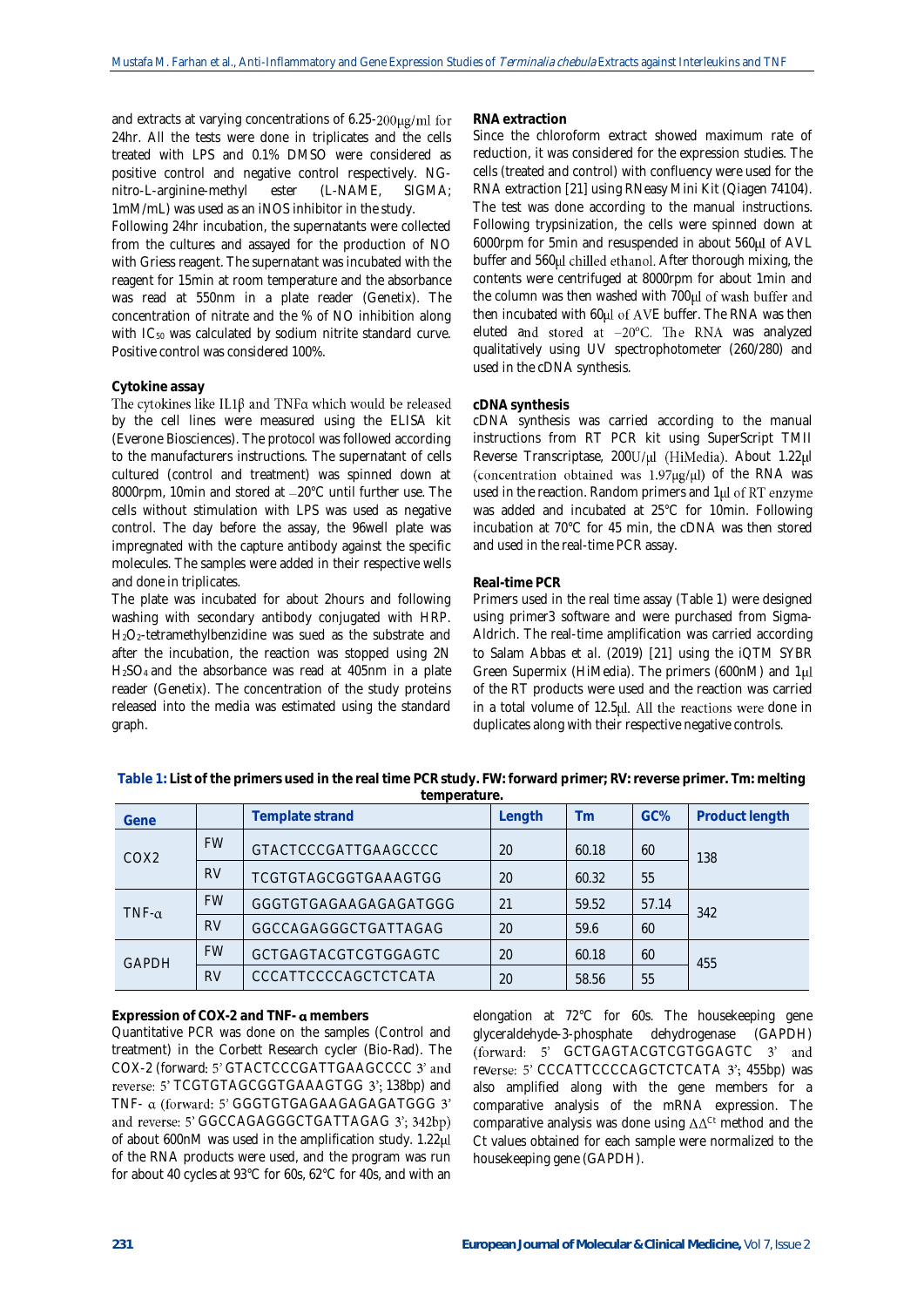#### **Statistical analysis**

Throughout the study the data was analyzed using a oneway ANOVA and using SPSS software (USA). All the values were expressed as means  $\pm$  SD of at least three independent experiments and the significance level was maintained at *P* < 0.05.

## **RESULTS**

## **Cell viability assay**

MTT colorimetric assay was done to assay the possible cytotoxic effect of varying concentrations (6.25to 100.00 ug/mL) of the extracts on the growth of J774.1A cells. Extracts of n-hexane, ethyl acetate and chloroform showed no significant cytotoxicity on the cell lines even at a concentration of 100µg/mL. None of the extracts showed any reducing effect on the cell lines.



**Figure1: Cytotoxicity assay of** *T.chebula* **extracts on J774.1A cells. Cell viability was determined by MTT method. Negative control was considered 100% viable. The values were expressed as mean ±S.D and were performed in triplicates (p<0.05).**

## **Reduction in NO production**

The cell lines were treated with LPS, extracts and inhibitors to study the effect on NO production. Cells added with LPS stimulant showed a significant increase in the NO production to 87.23  $\pm$  2.1µmol/L (p<0.005). Negative control without LPS treatment showed  $15.67 \pm 1.1 \mu$ mol/L. The cells treated with inhibitor obviously showed a reduction in the NO production to  $16.94 \pm 2.9 \mu$ mol/L ( $P <$ 0.005).

Chloroform extract showed significant reduction when compared to ethyl acetate and n-hexane. Chloroform extract showed significant reduction from  $89.83 \pm 1.6 \mu$  mol/L to  $18.31 \pm 1.6$ µmol/L. Hexane extract showed a reduction from 92.16 ± 3.5% at 6.25µg/ml to 22.3 ± 10.1% at 100µg/ml (Fig. 2B). Ethyl acetate on the other hand also showed reduction but was significantly lower when compared to the other two extracts  $(32.4 \pm 3.9\% \text{ from } 96.11 \pm 2.3\% \text{ at } 100 \mu\text{g/ml},$ p<0.005).

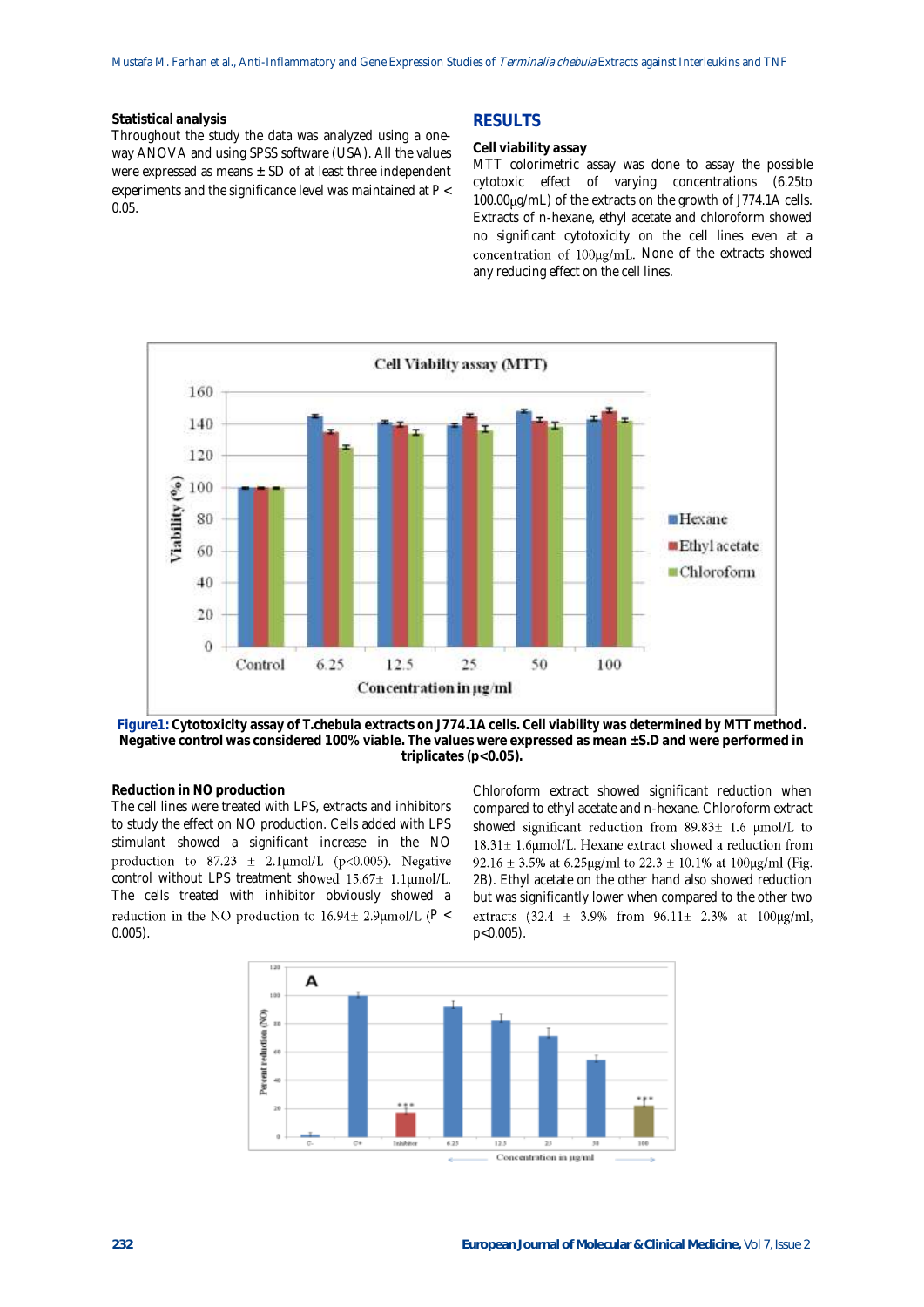

**Figure 2: Effect of** *T. chebula* **extracts on LPS stimulated nitric oxide production from J774.1A cells. C-: Negative control (absence of LPS stimulus); C+: positive control (LPS treatment); inhibitor: L-NAME, NG-nitro-L-argininemethyl ester; NO, nitric oxide. All the tests were done in triplicates and expressed as percent ± SD. (\****P* **< 0.05). A: Hexane treatment; B: Ethylacetate; C: Chloroform.**

#### **Cytokine assay**

This ELISA method was used in estimating the expression of the IL-1 $\beta$  and IL-6 cytokines on treatment with the hexane and chloroform extracts only (ethyl acetate was excluded from the study). From the figure it was found that LPS stimulation has significantly increased the levels of IL-1 $\beta$ levels (47.84  $\pm$  1.53pg/ml) when compared to the negative control (21.54  $\pm$  2.11pg/ml), and even IL-6 levels were also increased to  $894 \pm 17.01$ pg/ml from  $11.3 \pm 2.54$ pg/ml (negative control). Chloroform extract showed significantly higher reduction of the IL-1 $\beta$  and IL-6 levels when compared to the hexane extract.

Chloroform extract with varying concentrations (6.25- 100µg/ml) significantly reduced IL-1 $\beta$  levels to 44.22 ±  $0.31\text{pg/ml}$  (6.25µg/ml),  $40.31 \pm 1.48\text{pg/ml}$  (12.5µg/ml), 32.9  $\pm$  0.21pg/m (25µg/mL), 28.75  $\pm$  1.48pg/ml (50µg/mL), and *P* < 0.005. Hexane extract also showed reduction in the levels with varying concentrations (6.25-100 $\mu$ g/ml) to 46.12  $\pm$  0.31pg/ml  $(6.25 \mu g/ml)$ , 42.82 ± 2.48pg/ml  $(12.5 \mu g/ml)$ , 39.45 ± 1.21pg/ml (25µg/mL), 32.45  $\pm$  1.48pg/ml (50µg/mL), and  $30.83 \pm 2.21$ pg/ml (100µg/mL);  $P < 0.005$ . Similar results were seen in IL-6 secretion also and chloroform extract showed significantly lower levels of  $45.67 \pm 3.31$ pg/ml (100µg/ml) and  $789.67 \pm 1.39$ pg/ml (6.25µg/ml). Hexane showed reduction in IL-6 levels to 234.54± 1.77pg/ml  $(100\mu g/ml)$  and  $821.91 \pm 3.12pg/ml$  (6.25 $\mu g/ml$ ).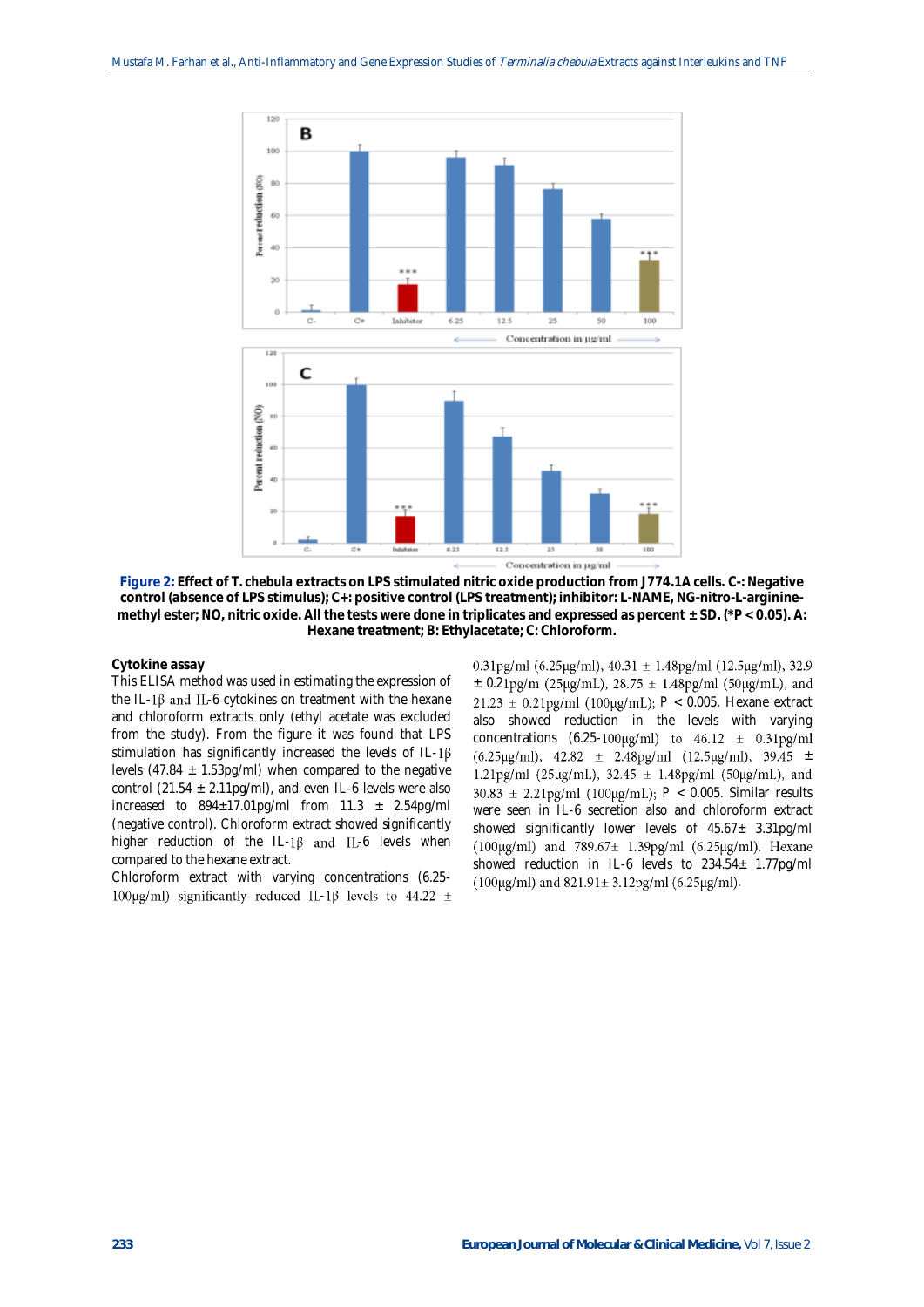

**Figure 3: Graph showing the effects of the extracts on LPS stimulated cytokine levels. Cells are treated with 6.25- 100µg/mL of the** chloroform and hexane extracts on stimulus with LPS for 24hr. A: IL-1**ß; B: IL**-6 cytokine levels. **Values are expressed as pg/ml ± SD. All the values were average of triplicates (***P* **< 0.05)**

#### **Expression of gene members**

**T**he results obtained were normalized to GAPDH for comparative expression study. The mRNA expression was studied separately for each gene member (GAPDH, TNF- $\alpha$ ) and COX-2) was studied separately. The sample with the lowest  $\Delta\Delta^{\text{Ct}}$  value was used as calibrator, and the remaining members were compared in relation to calibrator.

The Ct values of the GAPDH, TNF-  $\alpha$  and COX-2 were found to be 11, 21, and 22 respectively for the control. And the Ct values for the GAPDH, TNF-  $\alpha$  and COX-2 after treatment was found to be 11, 30 and 33 respectively.

From the Ct values, (Figure 4) after normalizing with the GAPDH, it was observed that the relative expression of both the gene members were downregulated in treatment samples when compared to the control. The GAPDH gene expression was considered as 100%.

From the graph, (Figure 5) and the calculated  $2$ <sup>- $\triangle\triangle C$ r values,</sup> it was found that the relative expression of the COX-2 and TNF- $\alpha$  was donwregulated by 12 and 7 times respectively when compared to their respective controls.



 **Figure 4: Real time curves for the GAPDH, TNF- and COX-2. Left: GAPDH; Right: TNF- and COX-2. Ct values are average of duplicates.**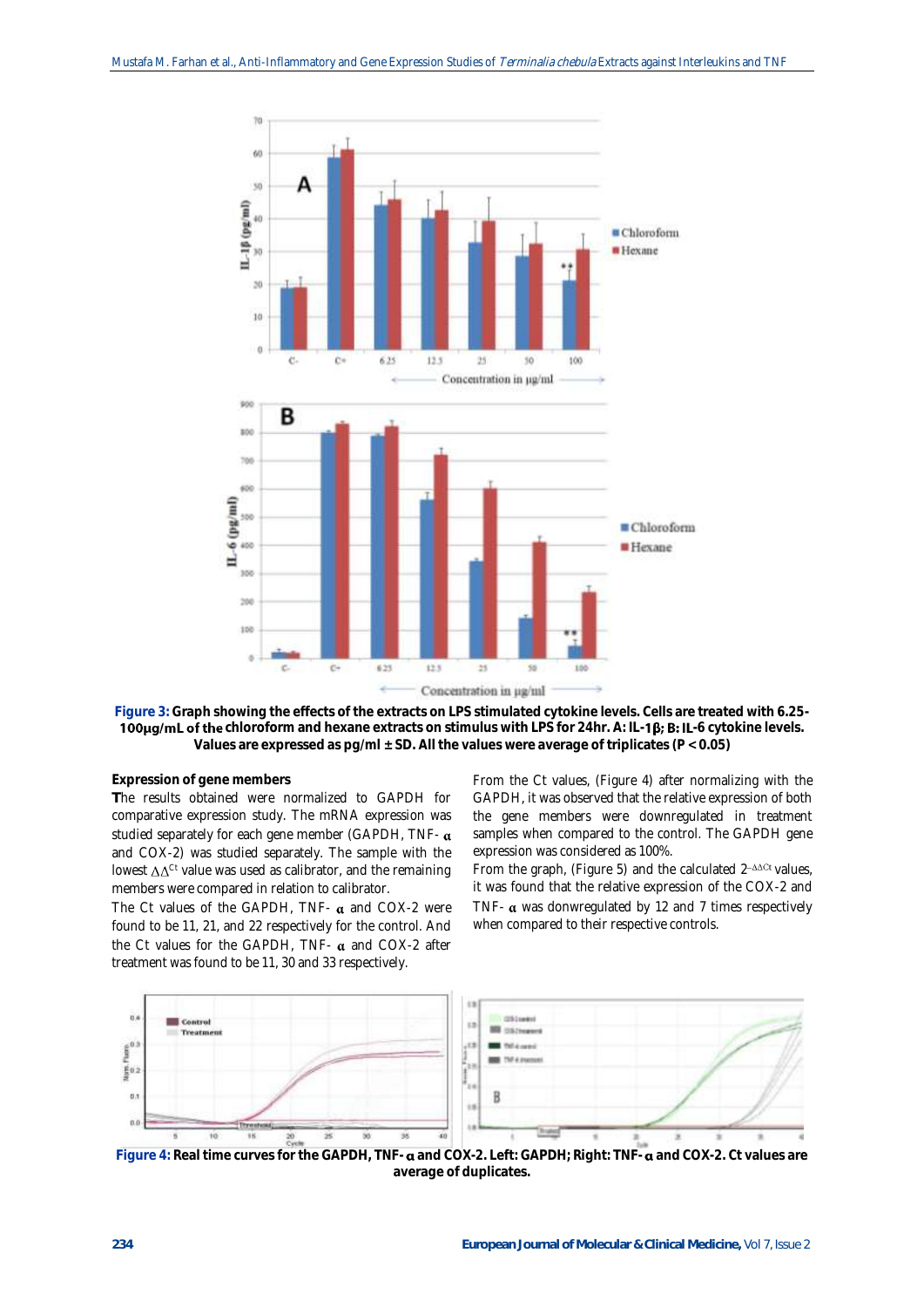

**Figure 5: Graph showing the expression levels of GAPDH, TNF- and COX-2 on treatment with the chloroform extracts. Negative control was without stimulus and not shown in the graph. GAPDH was used as calibrator. Its expression was considered as 100%. (***P***< 0.005).**

# **DISCUSSION**

Macrophages are considered very critical in case of inflammation due to their characteristic antigen presenting nature. Moreover, they are good at phagocytosis and other immunomodulation properties. The main role of these macrophages is to enhance the production of inflammatory molecules and mediators like cytokines [22]. During this crucial time, host tries to suppress the activity of these cytokines to minimise the damage caused to the tissues. Many previous studies reported that several medicinal plants are employed to heal the inflammatory process [23]. *E.amoenum* is studied for its anti-inflammatory and analgesic properties and as such commonly used as folk medicine in Iran to cure the common cold [24]. In the present study the effects of *T.chebula* as anti-inflammatory on stimulation with LPS was studied.

The extracts were first studied for their healing effects on J774.1A macrophage cell lines viability to nullify the cytotoxic effects, followed by estimating the inhibition of NO production. NO is said to be crucial mediator in regulating the inflammation process [25] as such its effects were studied. In the current study, the percent of cytotoxicity as shown by MTT assay determines the safety of using the sample material. None of the extracts (hexane, ethyl acetate and chloroform) showed any cytotoxicity on the cell lines. The cytotoxicity was significantly less even at the highest concentration of 100µg/mL.

In this study, *T. chebula* extract showed significant inhibition on the NO production in a dose dependent manner. Most of the studies reported so far suggests that the extracts which are significantly good at lowering the No production are good anti-inflammatory agents [26]. From the results, it was proved that chloroform extract  $(18.31 \pm$ 1.6µmol/L) was significantly good at reducing maximum NO produced followed by hexane (22.3  $\pm$  10.1 $\mu$ mol/L) at highest concentration of 100µg/ml. The inhibition activity was quite promising when compared to the inhibitor reduction activity (16.94 $\pm$  2.9 $\mu$ mol/L). This reduction might be either due to the inhibition of iNOS activity or at the level of locking the transcription signalling methods. As such the

study was planned in the method specified by Booke *et al* [27].

The study so far concluded the possible evaluation on the inhibition of NO by the xtracts. Additionally there are several studies reporting the same NO reducing activities. *Eucalyptus globules* and *Thymus vulgaris* [22] were studied for their capability in reducing the NO production among the LPS induced J774.1A cells. Even studies done on *Andrographis paniculata* [28] and *Echinacea* [25] also confirmed the possible inhibitory role of the extracts in NO production and iNOS activity among the LPS-stimulated macrophages. *Mentha longifolia* also was concluded that it is a good anti-inflammatory agent on regulating the production of NO among the LPS-stimulated J774.1A cells [23].

COX2 is also said to play a crucial role in inflammation [29] which converts arachidonic acid to prostaglandins. Moreover, NSAIDs are used to suppress the inflammatory process by inhibiting the COX enzyme [30]. Studies done on the hexane extract of *E. amoenum* proved that they are potent anti-inflammatory by inhibiting the COX2 gene expression among the J774.1A macrophage cell lines.

This study confirmed that the extracts strongly showed a reduction in the COX2 and TNF- $\alpha$  gene expressions. TNF- $\alpha$ and IL-1 $\beta$  were said to cytokines mostly involved in inflammation, where  $TNF$ - $\alpha$  produced by the macrophages takes part in initiating the acute phase of inflammation. This mode of action is done by attracting the neutrophils to the target site.

IL-1 $\beta$  also aids in bringing an inflammatory response on infection with a pathogen. Many chemical moieties were used as inhibitors to reduce the effect of IL-1 $\beta$  so as to relieve the inflammatory arthritis among the experimental organisms [31]. IL-6 is also said to be proinflammatory in nature and takes part in the generation of inflammation [32]. Our study confirmed that, chloroform extract showed a significantly higher downregulation of these two gene members (COX2 and TNF- $\alpha$ ).

The real time expression studies done on the cell lines on induction with LPS confirmed the possible role of the extracts (chloroform) in downregulating the expression of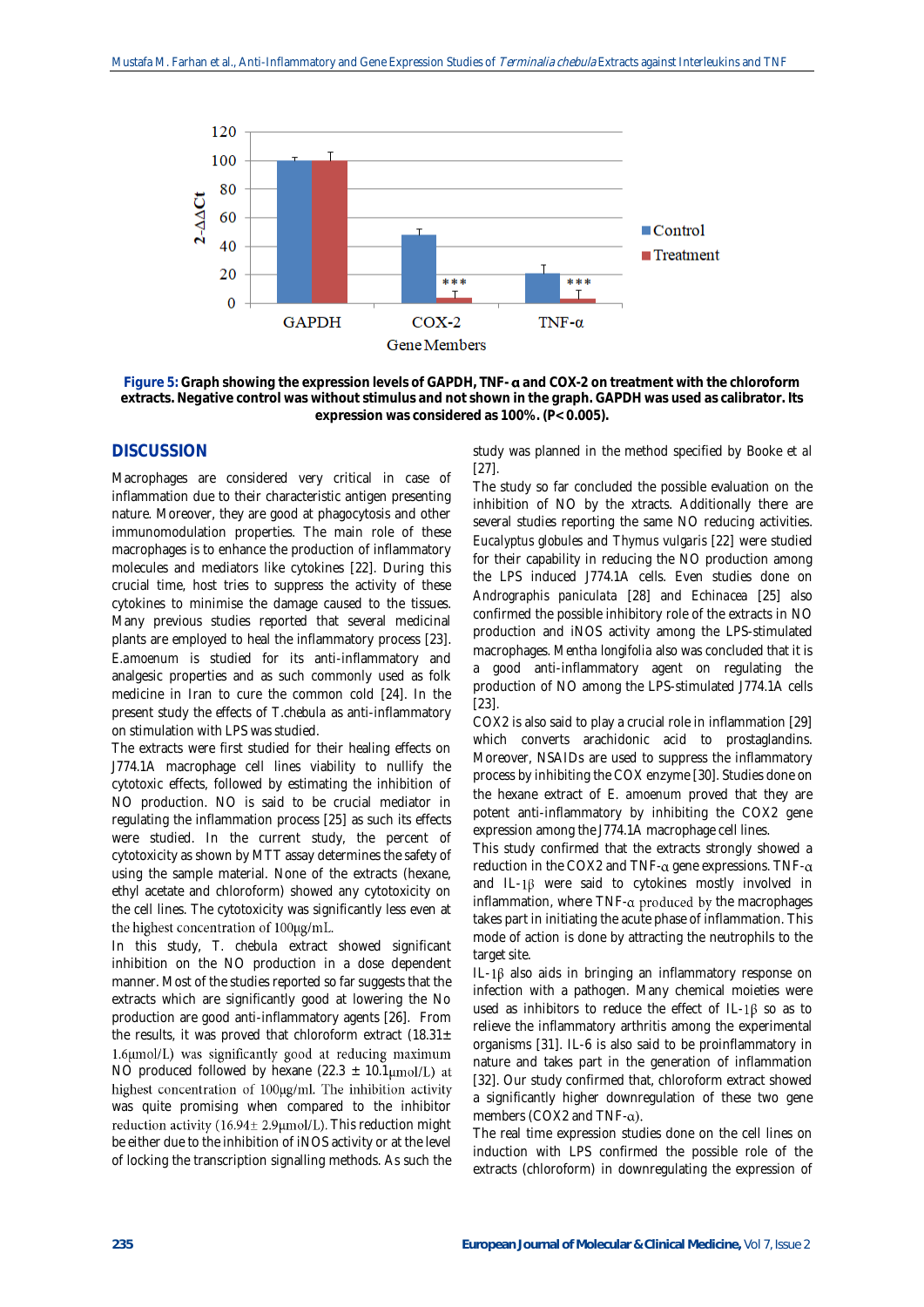inflammatory chemokines. COX2 and TNF-a were downregulated by 12 and 7 times when compared to the control. Even studies done on several medicinal plants *Mentha longifolia* [23] and *Echinacea* [25] showed that they could reduce the expression of TNF- $\alpha$ , IL-6, and IL-1 $\beta$ proteins at the mRNA level among the LPS induced macrophages. As major reduction effects were observed with chloroform extracts on the cell lines, further studies need to be planned to isolate and purify the phytochemcials from the extract and study the same at pin point level.

# **CONCLUSION**

The plant material *T.chebula* and its extracts were studied for the possible effects on the macrophages as antiinflammatory agents. Among them chloroform extract showed significant reduction of NO production followed by the hexane extract. Chloroform extract was found to be more effective in reducing the levels of IL- and Il-6 gene members. Real time PCR analysis also confirmed that the chloroform extract was significantly down regulating the expression of COX2 and TNF- levels when compared to control.

The findings in the current study reveal that the plant material can act as strong anti-inflammatory agent as confirmed on the LPS induced macrophages. Further if the study could isolate and purify the extract into its constituent photochemical, then the mode of action could be traced to the pin point level. Hence the study confirms the possible potent role of *T.chebula* as strong anti-inflammatory agent.

# **CONFLICT OF INTEREST**

None

## **REFERENCES**

- 1. Schaue D, Kachikwu EL, McBride WH. Cytokines in radiobiological responses: a review. Radiat Res, 2012; 178(6): 505-23.
- 2. Lundberg JO, Carlstr¨om M, Larsen FJ, Weitzberg E. Roles of dietary inorganic nitrate in cardiovascular health and disease. Cardiovasc Res, 2011; 89(3): 525- 32.
- 3. Jones DP, Sies H. The redox code. Antioxid Redox Signal, 2015; 23(9): 734-46.
- 4. Penticuff JC, Kyprianou N. Therapeutic challenges in renal cell carcinoma. Am J Clin Exp Urol, 2015; 3(2): 77-90.
- 5. Sharrock RA, Sinclair FL, Gliddon C, Rao IM, Barrios E, Mustonen PJ, et al. A global assessment using PCR techniques of mycorrhizal fungal populations colonising Tithonia diversifolia. Mycorrhiza, 2004; 14(2): 103-9.
- 6. Maregesi SM, Ngassapa OD, Pieters L, Vlietinck AJ. Ethnopharmacological survey of the Bunda district, Tanzania: plants used to treat infectious diseases. J Ethnopharmacol, 2007; 113(3): 457-70.
- 7. Chengcan Yao and Shuh Narumiya. Prostaglandincytokine crosstalk in chronic inflammation. British Journal of Pharmacology, 2019; 176 337-354.
- 8. Zhu J, Paul WE. CD4 T cells: fates, functions, and faults. Blood 2008;112:1557-69
- 9. Liao W, Lin JX, Leonard WJ. Interleukin-2 at the crossroads of effector responses, tolerance, and immunotherapy. Immunity, 2013;38:13-25
- 10. Lan RY, Selmi C, Gershwin ME. The regulatory, inflammatory, and Tcell programming roles of interleukin-2 (IL-2). J Autoimmun, 2008;31:7 12.
- 11. Granucci F, Feau S, Angeli V, Trottein F, Ricciardi-Castagnoli P. Early IL2 production by mouse dendritic cells is the result of microbial-induced priming. J Immunol, 2003;170:5075-81.
- 12. Khan SH, Martin MD, Starbeck-Miller GR, Xue HH, Harty JT, Badovinac VP. The timing of stimulation and IL-2 signaling regulate secondary CD8 T cell responses. PLoS Pathog, 2015;11:e1005199
- 13. Karen M Doersch, Daniel J DelloStritto and M Karen Newell-Rogers. The contribution of interleukin-2 to effective wound healing. J Experimental Biology and Medicine, 2017; 242; 384-396.
- 14. Brune K. Cyclooxygenase-2 10 years later. *J Pharm Exp Ther* 2002;300:367-75
- 15. Vane JR. Inhibition of prostaglandin synthesis as a mechanism of action for aspirin-like drugs. *Nat New Biol,* 1971; 231:232-35
- 16. Satoh, H., Amagase, K., Ebara, S., Akiba, Y., and Takeuchi, K. Cyclooxygenase (COX)-1 and COX-2 both play an important role in the protection of the duodenal mucosa in cats. *J. Pharmacol. Exp. Ther,* 2012; 344, 189 195. doi: 10.1124/jpet.112.199182
- 17. Stolina, M., Sharma, S., Lin, Y., Dohadwala, M., Gardner, B., Luo, J., *et al*. Specific inhibition of cyclooxygenase 2 restores antitumor reactivity by altering the balance of IL-10 and IL-12 synthesis. *J. Immunol,* 2000; 164, 361-370. doi: 10.4049/jimmunol.164.1.361
- 18. Anwesa Bag, Subir Kumar Bhattacharyya, Rabi Ranjan Chattopadhyay. The development of Terminalia chebula Retz. (Combretaceae) in clinical research. Asian Pac J Trop Biomed, 2013; 3(3): 244-252
- 19. Moeslinger T, Friedl R, Volf I, Brunner M, Koller E, Spieckermann PG. Inhibition of inducible nitric oxide synthesis by the herbal preparation Padma 28 in macrophage cell line. Can J Physiol Pharmacol, 2000; 78(11): 861-866.
- 20. Pratibha N, Saxena VS, Amit A, D'Souza P, Bagchi M, Bagchi D. Anti-inflammatory activities of Aller-7, a novel polyherbal formulation for allergic rhinitis. Int J Tissue React, 2004; 26(1-2): 43-51.
- 21. Najmeh Naseri, Kurosh Kalantar, and Zahra Amirghofran. Anti-inflammatory activity of *Echium amoenum* extract on macrophages mediated by inhibition of inflammatory mediators and cytokines expression. Res Pharm Sci, 2018; 13(1): 73-81. doi:<br>10.4103/1735-5362.220970: 10.4103/1735-10.4103/1735-5362.220970: 10.4103/1735- 5362.220970
- 22. Salam Abbas, Sudhakar Malla**.** Cytotoxicity and expression studies of angiogenesis-promoting genes in